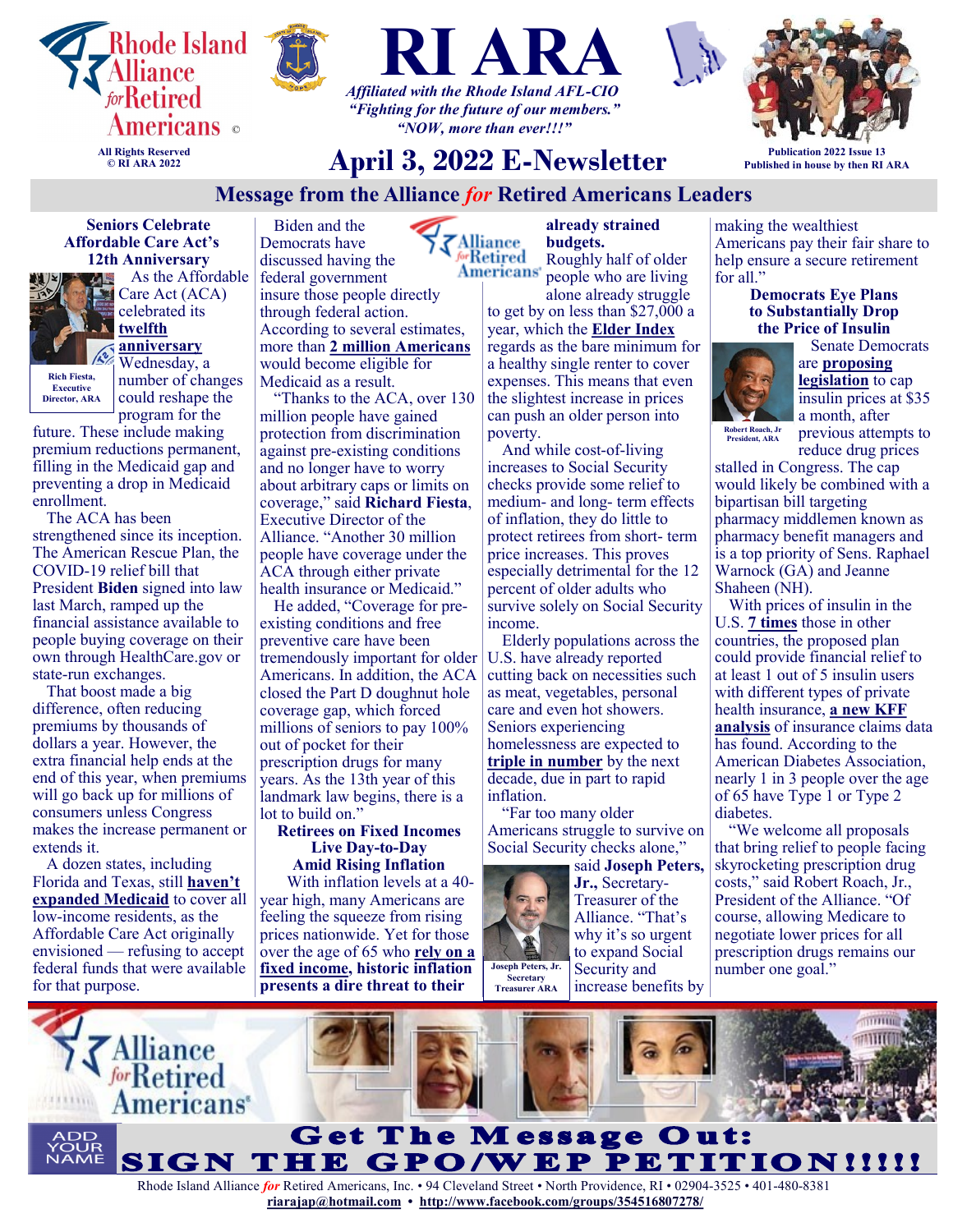# **Big Pharma Is Betting on Bigger Political Ambitions From Sen. Tim Scott**

 **[Sen. Tim Scott,](https://www.scott.senate.gov/)** a rising star in the Republican Party with [broad popularity](https://www.winthrop.edu/uploadedFiles/wupoll/2019Feb-WinthropPoll-Results-and-Methodology.pdf) in his home state of South Carolina, is getting showered with drug industry money before facing voters this fall.

Scott was the top recipient of pharma campaign cash in Congress during the second half of 2021, receiving \$99,000, **[KHN's Pharma Cash](https://khn.org/news/campaign/)  [to Congress database](https://khn.org/news/campaign/)** shows, emerging as a new favorite of the industry. Though Scott has been a perennial recipient since arriving in Congress in 2011, the latest amount is nearly twice as much as his previous highest haul.

Why Tim Scott? South Carolina's junior senator is someone widely viewed as destined for greater things

during his political career. And this is an existential moment for the American

pharmaceutical industry when securing allies is critical. Congress is under intense pressure to rein in the high prices of medicines in the U.S., which are often several times those in other developed countries. Roughly 1 in 4 adults report difficulty affording their prescription drugs, according to **[KFF polling](https://files.kff.org/attachment/TOPLINE-KFF-Health-Tracking-Poll-October-2021.pdf)**. Further, **[83%](https://www.kff.org/health-costs/poll-finding/public-weighs-in-on-medicare-drug-negotiations/)  [of Americans support](https://www.kff.org/health-costs/poll-finding/public-weighs-in-on-medicare-drug-negotiations/)** the idea of Medicare negotiating with pharmaceutical firms to lower prices for both its beneficiaries as well those with private insurance — that's 95% of Democrats, 82% of independents, and 71% of Republicans.



The industry needs people like Scott, who has introduced several

health-related bills in recent years and maintains **[drug](https://www.aging.senate.gov/imo/media/doc/Putting_Patients_First_10_2021.pdf)  industry-[friendly positions](https://www.aging.senate.gov/imo/media/doc/Putting_Patients_First_10_2021.pdf)**, in its corner. He opposes proposals introduced in legislation backed by most Democrats in Congress to let Medicare negotiate prices. In 2019, when the Senate Finance Committee considered a drug pricing bill crafted by Sen. Chuck Grassley (R-Iowa) and Sen. Ron Wyden (D-Ore.), Scott **[voted against](https://www.finance.senate.gov/imo/media/doc/Results%20of%20Executive%20Session%20on%20July%2025,%202019.pdf)** a measure that would have amended the legislation to allow Medicare drug price negotiation. (Scott himself was absent but registered his opposition through a proxy vote.) In September, as the top Republican on the **[Senate's](https://www.aging.senate.gov/)** 

**[Special Committee on Aging](https://www.aging.senate.gov/)**, he released a **[report](https://www.aging.senate.gov/imo/media/doc/Putting_Patients_First_10_2021.pdf)** arguing that **[HR 3](https://www.congress.gov/bill/116th-congress/house-bill/3)**, a sweeping measure from House Democrats to tamp down prices, would result in "shattered innovation" and "bankrupt businesses," echoing arguments made by pharma companies.

"Democrats propose the federal government should be in charge of deciding the price of treatments, instead of a competitive free marketplace sustained by companies driving innovation," the report stated. The bill would have allowed the federal government to negotiate prices for certain costly medicines and penalize drug companies that don't cooperate, among other provisions….**[Read](https://khn.org/news/article/big-pharma-is-betting-on-bigger-political-ambitions-from-sen-tim-scott/)  [More](https://khn.org/news/article/big-pharma-is-betting-on-bigger-political-ambitions-from-sen-tim-scott/)**

# **The FDA is expected to authorize 2nd boosters for people 50 and up**

**Roundup: 2022 Medicare benefits and more**

Anyone 50 years and older could soon be eligible for a second booster dose of the Moderna or Pfizer-BioNtech COVID-19 vaccine. The Food and Drug Administration is expected to authorize the additional booster shots without holding a meeting of its independent vaccine advisors.

The plan comes as evidence increases that protection from three shots is fading and a fourth shot would help boost immunity back up. And as **[BA.2, an even more](https://covid.cdc.gov/covid-data-tracker/#variant-proportions)  [contagious](https://covid.cdc.gov/covid-data-tracker/#variant-proportions)** version of the omicron variant, continues to spread in the U.S., concern is  $\mathbf{A}$ mounting it could fuel another surge. "We have a large number

of people who are at least four to six months past their third shot," says **[Dr. Eric](https://drerictopol.com/meet-eric-topol/)  [Topol](https://drerictopol.com/meet-eric-topol/)**, founder and director of the Scripps Research Translational Institute, who supports the move.

"Without protection against the omicron variant, particularly now we're confronting BA.2, there's a very high risk of hospitalization and death," he says….**[Read More](https://www.npr.org/sections/health-shots/2022/03/27/1089072803/the-fda-is-expected-to-authorize-2nd-boosters-for-people-50-and-up)**

**Update, FDA approves second booster**….**[Read More](https://www.statnews.com/2022/03/29/u-s-approves-second-covid-19-booster-for-people-50-and-older/)**

We're already three months into the new year. It seems time to put together all the information you might need to be on top of your Medicare health care costs and how to save money in 2022.

**What are your typical costs?** Even with Medicare, health care costs can be quite high. The typical person spends more than **[\\$6,000 out of](https://justcareusa.org/2022-medicare-out-of-pocket-costs/)  [pocket](https://justcareusa.org/2022-medicare-out-of-pocket-costs/)** on premiums, deductibles and coinsurance.

- **[2022: Medicare out](https://justcareusa.org/2022-medicare-out-of-pocket-costs/)-of-** $\blacklozenge$ **[pocket costs](https://justcareusa.org/2022-medicare-out-of-pocket-costs/)**
- **[2022: Medicare Part D](https://justcareusa.org/2022-medicare-part-d-coverage-and-costs/)  [coverage and costs](https://justcareusa.org/2022-medicare-part-d-coverage-and-costs/)**
- **[What are Medicare](https://justcareusa.org/what-are-medicare-premium-and-other-costs-in-2022/)  [premium and other costs](https://justcareusa.org/what-are-medicare-premium-and-other-costs-in-2022/)  [in 2022?](https://justcareusa.org/what-are-medicare-premium-and-other-costs-in-2022/)**

**What are the advantages of traditional Medicare and the risks of Medicare Advantage** 

**plans?** Unlike Medicare Advantage, traditional Medicare covers your care from most doctors and hospitals in the US without administrative obstacles. The key reason people do not opt for traditional Medicare is that they need to buy supplemental coverage to fill coverage gaps. because traditional Medicare has no out-of-pocket cap. (People with Medicaid and some people with retiree benefits from their jobs have that coverage.) Supplemental coverage can cost more than \$2,000 a year. But, once you have Medicare supplemental coverage, your out-of-pocket costs are quite small. Medicare Advantage has an out-of-pocket cap, but depending upon the plan you choose, you could be

responsible for as much as \$7,550 out of pocket, posing a serious financial barrier to care. You can't buy supplemental coverage to fill gaps in

Medicare Advantage and generally are limited to coverage for care from a restricted network of doctors and hospitals.

- **[Four things to think about](https://justcareusa.org/choosing-between-traditional-medicare-and-medicare-advantage-plans/)  [when choosing between](https://justcareusa.org/choosing-between-traditional-medicare-and-medicare-advantage-plans/)  [traditional Medicare and](https://justcareusa.org/choosing-between-traditional-medicare-and-medicare-advantage-plans/)  [Medicare Advantage](https://justcareusa.org/choosing-between-traditional-medicare-and-medicare-advantage-plans/)  [plans](https://justcareusa.org/choosing-between-traditional-medicare-and-medicare-advantage-plans/)**
- $\bullet$ **[Ten ways Medicare](https://justcareusa.org/ten-ways-medicare-advantage-plans-differ-from-traditional-medicare/)  [Advantage plans differ](https://justcareusa.org/ten-ways-medicare-advantage-plans-differ-from-traditional-medicare/)  [from traditional Medicare](https://justcareusa.org/ten-ways-medicare-advantage-plans-differ-from-traditional-medicare/) How to save money on care Medicare does not pay for?**
- **[2022: Programs that](https://justcareusa.org/2022-programs-that-lower-your-health-care-costs-if-you-have-medicare/)  [lower your health care](https://justcareusa.org/2022-programs-that-lower-your-health-care-costs-if-you-have-medicare/)  [costs if you have Medicare](https://justcareusa.org/2022-programs-that-lower-your-health-care-costs-if-you-have-medicare/)**
- **[Important national](https://justcareusa.org/important-resources-for-older-adults/)**   $\ddot{\bullet}$ **[resources for older adults](https://justcareusa.org/important-resources-for-older-adults/)**
- **[Area Agencies on Aging](https://justcareusa.org/free-local-resources-to-help-older-adults/)**   $\bullet$ **[help with free local](https://justcareusa.org/free-local-resources-to-help-older-adults/)  [resources for older adults](https://justcareusa.org/free-local-resources-to-help-older-adults/) How to save money on drugs?**
- **[Millions safely import low](https://justcareusa.org/millions-safely-import-low-cost-drugs-from-abroad/) -[cost drugs from abroad](https://justcareusa.org/millions-safely-import-low-cost-drugs-from-abroad/)**
- **[Mark Cuban launches low](https://justcareusa.org/mark-cuban-launches-low-cost-drug-pharmacy/)**  $\bullet$ **-[cost drug pharmacy](https://justcareusa.org/mark-cuban-launches-low-cost-drug-pharmacy/) How to save money on emergency care?**
- **[Round up: Emergency](https://justcareusa.org/round-up-emergency-care/)**  ۰ **[care](https://justcareusa.org/round-up-emergency-care/)**

**Who to call with questions about Medicare? [Avoid agents](https://justcareusa.org/medicare-open-enrollment-dont-trust-insurance-agents/)  [and brokers](https://justcareusa.org/medicare-open-enrollment-dont-trust-insurance-agents/)**, many of whom profit from steering you to coverage that benefits them and might not benefit you. Instead, for free unbiased assistance, call your **[State Health Insurance](https://www.shiphelp.org/)  [Assistance Program](https://www.shiphelp.org/)** or **SHIP**.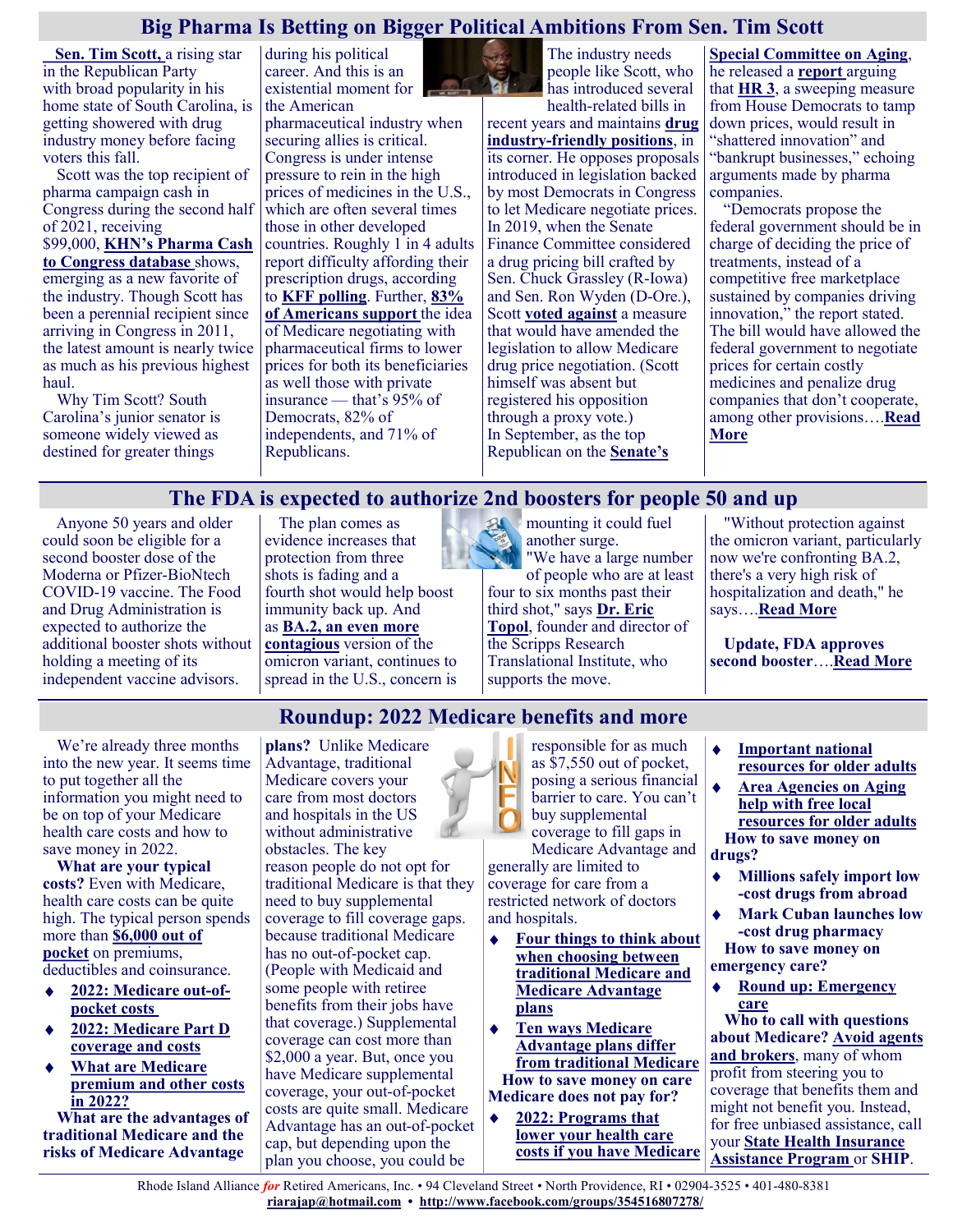



# **Senior Citizens League Update for Week Ending March 26, 2022**

**SENIOR** LEAGUE

**President Again Calls for Lower Drug Prices in his New Budget Proposal**

It was just three weeks ago that Congress finally passed legislation to fund the federal government for the rest of the current 2022 fiscal year. Now, President Biden has sent to Congress his proposed budget for fiscal year 2023, which will begin on October 1.

It is important to know that the budgets Presidents send to Congress each year never are enacted as is. Instead, they become the starting point for negotiations in Congress and they reflect where the President's priorities are for the coming fiscal year.

And while indicating his support once again for legislation to lower prescription drug prices as well as funding for other parts of last year's budget proposal his new budget avoids offering price tags or revenue assessments for them.

White House officials said the budget omitted the details to essentially create a place holder in the document and give

Democrats on Capitol Hill the space and flexibility to negotiate a final agreement. In particular, the

President is seeking ways to win the vote of Senator Joe Manchin (D-W.Va.) who almost singlehandedly stopped the President's proposal this year that would have lowered drug prices, among many other things.

The While House had some hopeful news last week when Senator Manchin told climate activists and clean-energy executives that he is interested in restarting negotiations on a slimmed-down version of the Build Back Better Act that would focus on climate change, prescription-drug prices, and deficit reduction, according to a person familiar with the matter.

In his new budget proposal the President also promises largescale efforts to unclog supplychain bottlenecks that are raising costs.

Last week in a speech to the National Association for Business Economics Conference Cecilia Ross, Head of the

President's Council of Economic Advisors, told the group that the President is looking to help address

many of the costs in childcare, prescription drug healthcare, and other parts of his Build Back Better proposal. She said he's looking to pass what he can, that this is his agenda and he will be fighting for it every day. She said he is committed to deficit reduction along the way as well.

The proposal calls for \$138 billion for the Department of Health and Human Services, a \$29.4 billion or 27.1% increase compared to fiscal 2021, which agencies were operating under with some adjustments until passage of this month's fiscal 2022 spending law.

Also, of interest to many TSCL supporters, the Department of Veterans Affairs would receive \$135 billion under the proposal, an increase of \$30.7 billion, or 29.4%, compared to fiscal 2021. \* \* \* \*

**President Seeks to Prepare for Future Pandemics**

Even as we seem to be getting back to normal in our everyday lives, the new Omicron subvariant virus is spreading in the nation. While it seems to be even more contagious than the original Omicron, it does not generally produce more severe illness.

Health officials believe that we will be all right until late next fall or winter, at which time our immunity from the vaccines will begin to wear off. In the meantime, they will continue to track the virus and make determinations about what to do as the situation develops.

In his new budget proposal, the President would like health agencies to get \$81.7 billion in mandatory funding over five years to help prepare for future pandemics.

The administration wants to start a program to give free vaccines to adults without insurance, modeled after the existing one for children, and spend \$975 million boosting the nation's stockpile of disease countermeasures.

# **All You Need To Know About Collecting Social Security While Still Working**

Social Security retirement benefits are meant as a supplemental income source, to be used in conjunction with personal retirement savings or pensions. As such, many "retirees" continue to work parttime or side jobs in order to **[maintain their standard of](https://www.gobankingrates.com/retirement/planning/surprising-ways-retirees-earning-extra-money/?utm_campaign=1159792&utm_source=msn.com&utm_content=1&utm_medium=rss)  [living](https://www.gobankingrates.com/retirement/planning/surprising-ways-retirees-earning-extra-money/?utm_campaign=1159792&utm_source=msn.com&utm_content=1&utm_medium=rss)**. One important thing to note, however, is that in some cases earning outside income can reduce the amount of your Social Security payout. Here's a brief overview of what you need to know about collecting Social Security while still working.

Full Retirement Age

If you wait until your full retirement age to claim Social Security benefits, you're in luck. No matter how much you earn on the side, your Social Security earnings won't be reduced. For

those born between 1943 and 1954, full retirement age is 66. Full retirement age increases by 2 months every year for those born between 1955 and 1959, until it reaches 67 for those born

in 1960 or later.

Payout Reduction for Working Before Full Retirement Age The Social Security

Administration doesn't prevent you from working and earning after you've begun drawing payments, but it will temporarily reduce your benefits if you haven't yet reached full retirement age. Specifically, the SSA will reduce your benefits by \$1 for each \$2 in earnings you have above the annual limit. In 2021, this limit is \$18,960.

Imagine a scenario in which you're 63 and drawing Social

Security benefits but also working a part-time job and earning \$28,960. In 2021, your benefits will be reduced by \$5,000, as you're earning \$10,000

above the annual limit. However, you shouldn't let

this deter you from working while drawing Social Security benefits. What many taxpayers overlook is that no matter how much the SSA withholds from your payouts, you're still entitled to that money. Once you hit full retirement age, the SSA will increase the amount of your benefit to account for prior withholdings.

Special Rules for the Year You Hit Full Retirement Age

In the year you reach full retirement age, you're likely to go over the SSA earnings limit, as you might still be working your full-time job for half the year or more. In recognition of this, the SSA makes some adjustments to the earnings withholding policy. Rather than reducing benefits by \$1 for every \$2 you earn, in the year you hit full retirement age, your benefits are only reduced by \$1 for every \$3 you earn. Additionally, the earnings limit gets a substantial boost, from \$18,960 to \$50,520.

So, if you earn \$59,520 before hitting full retirement age, your payout will be reduced by \$3,000, as you're \$9,000 over the earnings limit. However, the month you hit full retirement age, your benefits will be adjusted upwards to reflect the prior withholding.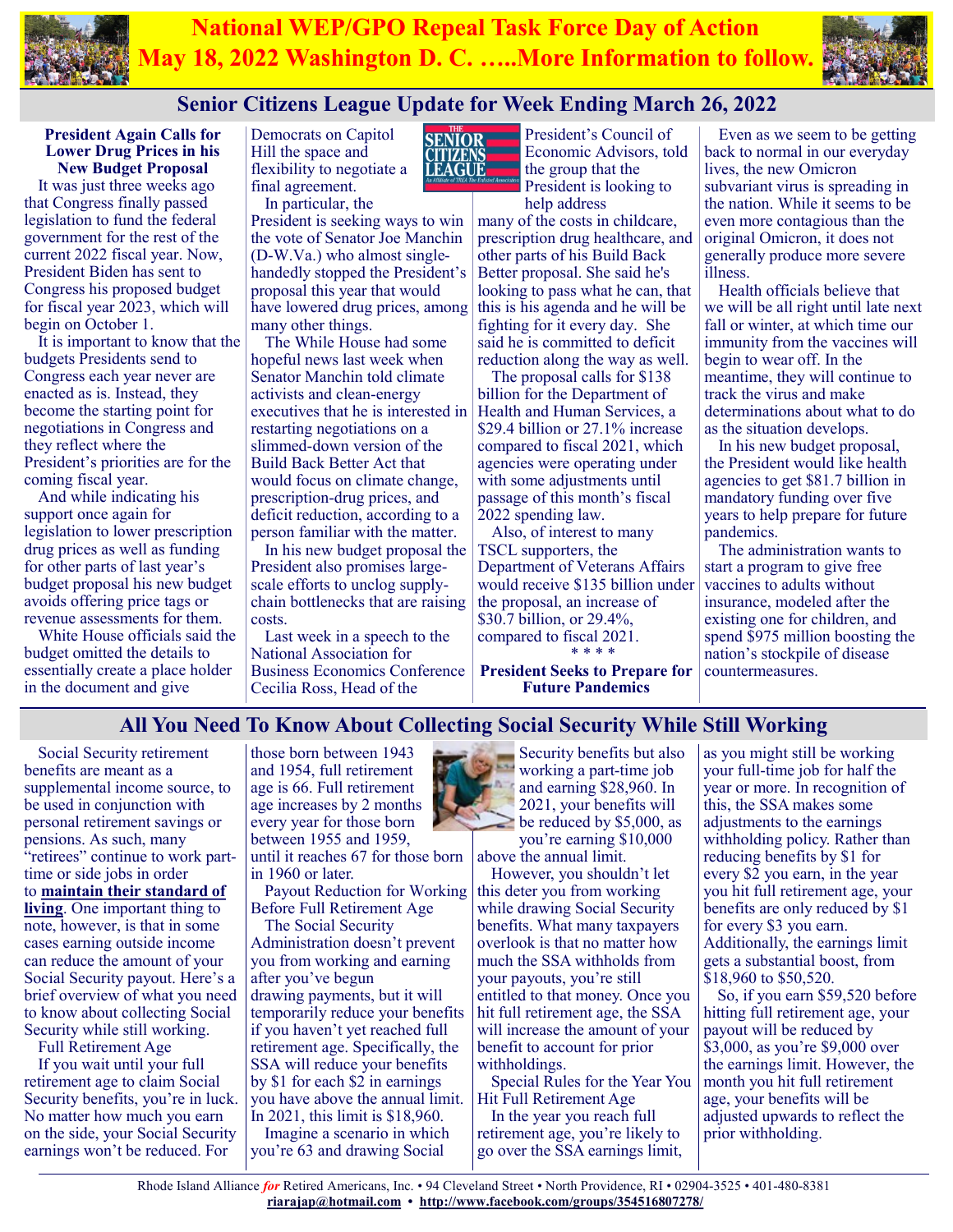### **Bill of the Month: The Case of the \$489,000 Air Ambulance Ride**

Sean Deines and his wife, Rebekah, were road-tripping after he lost his job as a bartender when the pandemic hit. But while visiting his grandfather in a remote part of Wyoming, Sean started to feel very ill. Rebekah insisted he go to an urgent care center in Laramie.

"Your white blood count is through the roof. You need to get to an ER right now,'" Deines, 32, recalls a staffer saying. The North Carolina couple initially drove to a hospital in Casper but were quickly airlifted to the University of Colorado Hospital near Denver, where he was admitted on Nov. 28, 2020.

There, specialists confirmed his diagnosis: acute lymphoblastic leukemia, a fastgrowing blood cancer.

"Literally within 12 hours, I

needed to figure out what to do with the next step of my life," said Deines. So, after he was started

on intravenous treatments, including steroids and antibiotics, in Colorado to stabilize him, the couple decided it was prudent to return to North Carolina, where they could get help from his mother and mother-in-law. They selected Duke University Medical Center in Durham, which was in his insurance network.

His family called Angel MedFlight, part of Aviation West Charters of Scottsdale, Arizona, which told Rebekah Deines that it would accept whatever the couple's insurer would pay and that they would not be held responsible for any remaining balance.



Sean Deines was flown to North Carolina on Dec. 1, 2020, and taken by ground ambulance to Duke, where he spent the next 28 days as an inpatient.

By his discharge, he felt better and things were looking up. Then the bills came.

**The Patient:** Sean Deines, 32, who purchased coverage through the Affordable Care Act marketplace with Blue Cross Blue Shield of North Carolina.

**Medical Service:** A 1,468 mile air ambulance flight from Colorado to North Carolina, along with ground transportation between the hospitals and airports.

**Service Provider:** Aviation West Charters, doing business as **[Angel MedFlight](https://www.angelmedflight.com/)**, a medical transport company.

**Total Bill:** \$489,000, most of which was for the flight from Denver, with approximately \$70,000 for the ground ambulance service to and from the Denver and Raleigh-Durham airports.

**What Gives:** Insurers generally get to decide what care is "medically necessary" and therefore covered. And that is often in the eye of the beholder. In this case, the debate revolved first around whether Deines was stable enough to safely take a three-plus-hour commercial flight to North Carolina during a pandemic or required the intensive care the air ambulance provided.….**[Read More](https://khn.org/news/article/the-case-of-the-489000-air-ambulance-ride/)**

## **Am I a Senior Citizen? Age, Terminology, and What "Old" Really Means**

What makes someone a senior citizen? Age definitions tend to be a moving target. Some places offer **[senior discounts](https://www.greatseniorliving.com/articles/seniors-discounts)** or memberships to people who have barely passed the half-century mark, but social programs like Medicare are generally off-limits to people under 65. So when exactly does a person become a senior citizen? Where is the

boundary between middle age and old age?

The short answer is that it varies. But while there is no universally accepted standard regarding the age at which people become senior citizens, most Western industrialized nations consider the onset of old age to be at age 60 or 65. That's when most



But there's more to age than just a number. This article examines the different meanings behind the terms and concepts associated with getting older and explores how people's perceptions of age have changed

over time. **Contents**

- **[Old, elderly, or geriatric?](https://www.greatseniorliving.com/articles/senior-citizen-age#definitions-connotations)**   $\bullet$ **[Definitions and](https://www.greatseniorliving.com/articles/senior-citizen-age#definitions-connotations)  [connotations](https://www.greatseniorliving.com/articles/senior-citizen-age#definitions-connotations)**
- **[When does old age begin?](https://www.greatseniorliving.com/articles/senior-citizen-age#when-does-old-age)**  $\blacklozenge$
- **[The positive and negative](https://www.greatseniorliving.com/articles/senior-citizen-age#positive-and-negative)**  ٠ **[effects of age stereotypes](https://www.greatseniorliving.com/articles/senior-citizen-age#positive-and-negative)**

# **Dear Marci:** *What is an Annual Wellness Visit?*

<sup>1</sup>@ Dear Marci

#### *Dear Marci,*

*My sister just went to her doctor for an Annual Wellness Visit and recommended I do the same. I don't think I've had this type of appointment before, though. What is it and what should I expect? -Douglas (Westminster, CO)* Dear Douglas,

The **Annual Wellness Visit (AWV)** is a yearly appointment with your primary care provider (PCP) to create or update a personalized prevention plan. This plan may help prevent illness based on your current health and risk factors. Keep in mind that the AWV is not a head -to-toe physical. Also, this service is similar to but separate from the one-time **[Welcome to](https://medicarerights.us15.list-manage.com/track/click?u=1621f54a596f3717c22815356&id=328ff1c3f6&e=88d22ba1fe)  [Medicare preventive vis](https://medicarerights.us15.list-manage.com/track/click?u=1621f54a596f3717c22815356&id=328ff1c3f6&e=88d22ba1fe)**it. During your first Annual Wellness Visit, your PCP will

develop your personalized prevention plan.

Your PCP may also:

- Check your height, weight, blood pressure, and other routine measurements
- Give you a health risk assessment
- Review your functional ability and level of safety
- Learn about your medical and family history
- Make a list of your current providers, **[durable medical](https://medicarerights.us15.list-manage.com/track/click?u=1621f54a596f3717c22815356&id=0662aa1a1e&e=88d22ba1fe)  [equipment \(DME\)](https://medicarerights.us15.list-manage.com/track/click?u=1621f54a596f3717c22815356&id=0662aa1a1e&e=88d22ba1fe)** suppliers, and medications
- Create a written 5-10 year
- screening schedule or checklist
- Screen for cognitive impairment, including diseases such as Alzheimer's and other forms of dementia

#### **[Screen for](https://medicarerights.us15.list-manage.com/track/click?u=1621f54a596f3717c22815356&id=225fce1e03&e=88d22ba1fe)  [depression](https://medicarerights.us15.list-manage.com/track/click?u=1621f54a596f3717c22815356&id=225fce1e03&e=88d22ba1fe)**

◆ Provide health advice and referrals to health education and/or preventive counseling services aimed at reducing identified risk factors and promoting wellness

AWVs after your first visit may be different. At subsequent

- AWVs, your doctor should:
- Check your weight and blood pressure
- Update the health risk  $\blacklozenge$ assessment you completed
- $\bullet$ Update your medical and family history
- Update your list of current medical providers and suppliers
- $\ddot{\bullet}$ Update your written screening schedule
	- Screen for cognitive issues

 $\ddot{\bullet}$ Provide health advice and referrals to health education and/or preventive counseling services

Original Medicare covers the Annual Wellness Visit at 100% of the Medicare-approved amount when you receive the service from a [participating](https://medicarerights.us15.list-manage.com/track/click?u=1621f54a596f3717c22815356&id=81b8634885&e=88d22ba1fe)  [provider.](https://medicarerights.us15.list-manage.com/track/click?u=1621f54a596f3717c22815356&id=81b8634885&e=88d22ba1fe) This means you pay nothing (no deductible or coinsurance). Medicare Advantage Plans are required to cover AWVs **[without applying](https://medicarerights.us15.list-manage.com/track/click?u=1621f54a596f3717c22815356&id=94bba912be&e=88d22ba1fe)  [deductibles, copayments, or](https://medicarerights.us15.list-manage.com/track/click?u=1621f54a596f3717c22815356&id=94bba912be&e=88d22ba1fe)  [coinsurance](https://medicarerights.us15.list-manage.com/track/click?u=1621f54a596f3717c22815356&id=94bba912be&e=88d22ba1fe)** when you see an innetwork provider and meet Medicare's requirements for the service.

Contact your healthcare provider if you want to schedule your Annual Wellness Visit!

-Marci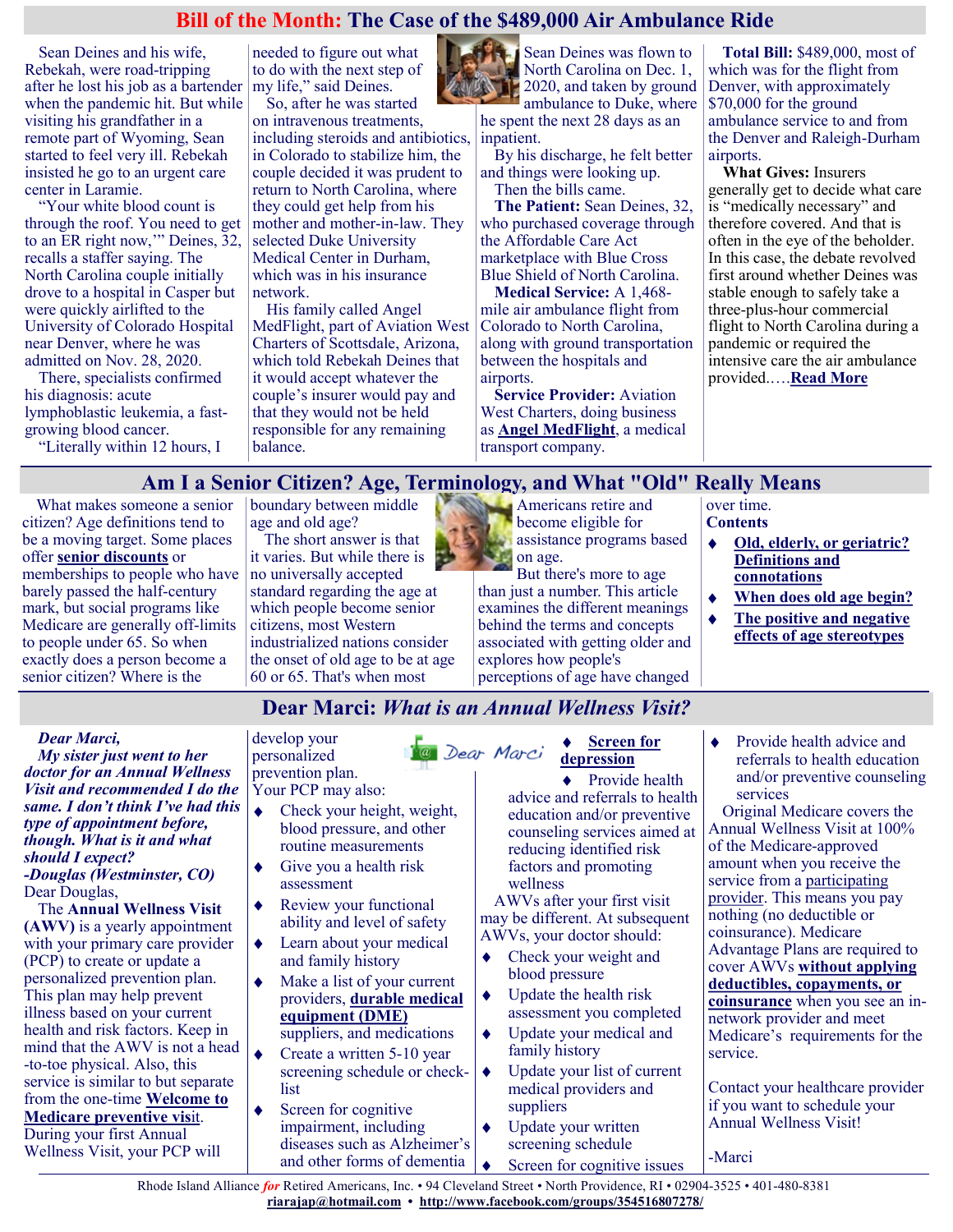#### **Private equity-owned hospice and home health agencies drive up Medicare spending, jeopardize quality of care**

Jake Johnson writes for **[Common Dreams](https://www.commondreams.org/news/2022/03/18/report-rings-alarm-over-private-equitys-grip-home-health-hospice-industries)** about a new report from the **[Private](https://pestakeholder.org/wp-content/uploads/2022/03/Home-Healthcare-and-Hospice-report.pdf)  [Equity Stakeholder](https://pestakeholder.org/wp-content/uploads/2022/03/Home-Healthcare-and-Hospice-report.pdf)** 

**[Project](https://pestakeholder.org/wp-content/uploads/2022/03/Home-Healthcare-and-Hospice-report.pdf)** that focuses on private equity's "disastrous" hold on home health care and hospice care. Vulnerable older adults and people with disabilities are paying a high price, as is the Medicare program. Congress is sitting back and watching.

Non-profit agencies once provided most home health and hospice services. Today, **[for](https://justcareusa.org/hospices-misleading-patients-overbilling-medicare/)[profit](https://justcareusa.org/hospices-misleading-patients-overbilling-medicare/)** companies have taken over the majority of these two industries. Two in three hospices are for-profit and two in five home health care agencies are for-profit. Private equity has invested heavily in the corporations that own these agencies.

Medicare home health care and hospice care can be good money for corporations, so long as care is limited and low-cost. So, they are likely working to get more people to take advantage of these benefits. More Medicare investment in

this care would be wonderful–many people who would benefit from this coverage are unaware they are eligible for it– if the money is being spent wisely and being directed towards more people with Medicare who want and need these benefits.

But, if private equity investment in **[nursing](https://justcareusa.org/beware-of-chain-nursing-homes/)  [homes](https://justcareusa.org/beware-of-chain-nursing-homes/)** and **[PACE programs](https://justcareusa.org/how-a-for-profit-program-that-should-provide-all-inclusive-care-neglects-its-elderly-patients/)** is any indication, people are getting far lower quality hospice and home health care from companies with private equity backing, and Medicare is spending more than it should for their care. Private equity **[ownership of nursing](https://news.weill.cornell.edu/news/2021/11/private-equity-ownership-of-nursing-homes-linked-to-lower-quality-of-care-higher)  [homes](https://news.weill.cornell.edu/news/2021/11/private-equity-ownership-of-nursing-homes-linked-to-lower-quality-of-care-higher)** is associated with poorer care and more deaths. The home health and hospice industries are even less regulated than nursing

homes. With private equity, profits come first. The cost to vulnerable older adults and people with disabilities receiving care from private-equity backed companies is likely high but hard in hospice, higher rates of

to measure. In a 2021 Congressional hearing on private-equity owned nursing homes,

Congressman Bill Pascrell of New Jersey asked, "How many grandmothers and grandfathers died because profits were prized above lives, with our taxpayer dollars funding this?"

So, are any private-equity owned hospice agencies delivering quality care and not driving up Medicare spending needlessly? As with Medicare Advantage plans, we do not have good agency-specific information. The Private Equity Stakeholder Project report concludes, more generally: "Unfortunately, for-profit home healthcare and hospice companies have been linked to lower standards of care compared to their non-profit counterparts, including, but not limited to, a lower number of visits to patients by healthcare professionals (registered nurses, physicians, or nurse practitioners) in their final days

hospitalization in home healthcare, and poorly paid—yet highly stressed—employees in both sectors." "This is additionally troubling, because such for-profit entities serve higher percentages of people of color and those with low incomes."

Congress needs to start paying attention. Already a number of home health and hospice agencies have been charged with overbilling Medicare, underpaying their workers and neglecting patient care needs. For example, there are allegations that Kohlberg Kravis -owned BrightSpring, a home health care agency, put patients at risk, and other private-equity backed agencies have been charged with fraudulent billing of Medicare and Medicaid.

In October of last year, Senator Elizabeth Warren **[reintroduced](https://www.congress.gov/bill/117th-congress/house-bill/5648?s=1&r=8)** the Stop Wall Street Looting Act to stop private equity's "predatory" and "abusive" practices, but that bill is going nowhere at the moment.

# **Identity Fraud Losses Total \$52 Billion in 2021, Impacting 42 Million U.S. Adults**

A new study shows that traditional identity fraud losses, caused by criminals illegally using victims' information to steal money, exploded in 2021 to \$24 billion (USD)—an alarming 79% increase over 2020. Further, the number of adults in the United States impacted by traditional identity fraud grew more than 50%, reaching more than 15 million victims.

These findings are from , the 2022 edition of Javelin Strategy & Research's annual identity fraud study. Javelin, part of the Escalent family, helps its clients make informed decisions in a digital financial world. The study's Platinum sponsors

include AARP, Equifax, FIS and Iris Powered by Generali ("Iris"). Silver sponsors of the report include BioCatch and Neustar, joined by Bronze sponsors Experian and TransUnion.

The study also found that losses from identity fraud scams, in which a fraud operator influences a victim to divulge or expose their personal information, added another \$28 billion in impact victimizing an additional 27 million U.S. adults. Taken together, identity fraud losses totaled \$52 billion and affected 42 million U.S. adults. "Criminals reverted to pre-

pandemic tactics in 2021 by



focusing on virtual attack vectors such as bots, malware and a variety of

identity fraud scams," said John Buzzard, Javelin's lead fraud and security analyst and author of the report. "Further, the 2021 data has shown criminals will change strategies to evade detection and maximize the amount of information they can extract from victims."

"Criminals reverted to prepandemic tactics in 2021 by focusing on virtual attack vectors such as bots, malware and a variety of identity fraud scams," said John Buzzard, Javelin's lead fraud and security analyst and author of the report. "Further, the 2021 data has shown criminals will change strategies to evade detection and maximize the amount of information they can extract from victims.

The study, now in its 19th year, uncovered major shifts in the way criminals defrauded victims in 2021. Among the trends observed were huge increases to account takeover fraud and new account fraud in which fraud operators deployed multiple tactics to steal victims' personal information to drain them of billions of dollars. The findings include:...**[Read More](https://www.bakersfield.com/ap/news/identity-fraud-losses-total-52-billion-in-2021-impacting-42-million-u-s-adults/article_5a2a67b0-bc0e-52b8-a8d7-9c99320a3cb7.html)**

## **Boomers Face This Risk in Retirement: Here's How to Avoid It**

Baby boomers seem to be overestimating how long their retirement savings will last — or maybe underestimating how long they'll live.

**[Recent research](https://crr.bc.edu/wp-content/uploads/2021/09/wp_2021-11.pdf)** from the Center for Retirement Research at Boston College found that boomers may be drawing down their retirement wealth faster than previous generations because they lack the widespread access to pensions that older



generations enjoyed. Using data from the University of Michigan's Health and Retirement Study, CRR researchers determined that the more annuitized resources retirees

have at their disposal, the slower they draw down their wealth. A **[financial adviser](https://smartasset.com/retirement/find-a-financial-planner?utm_source=smartasset&utm_medium=referral&utm_campaign=sma__falc_relevant&utm_content=definedcontributionplanboomers)** can help you calculate how much retirement savings and income you'll need once you stop working. **[Here's how to avoid this risk](https://www.msn.com/en-us/money/retirement/boomers-face-this-risk-in-retirement-here-s-how-to-avoid-it/ss-AAVt6KP?ocid=SK2DDHP#image=1)**.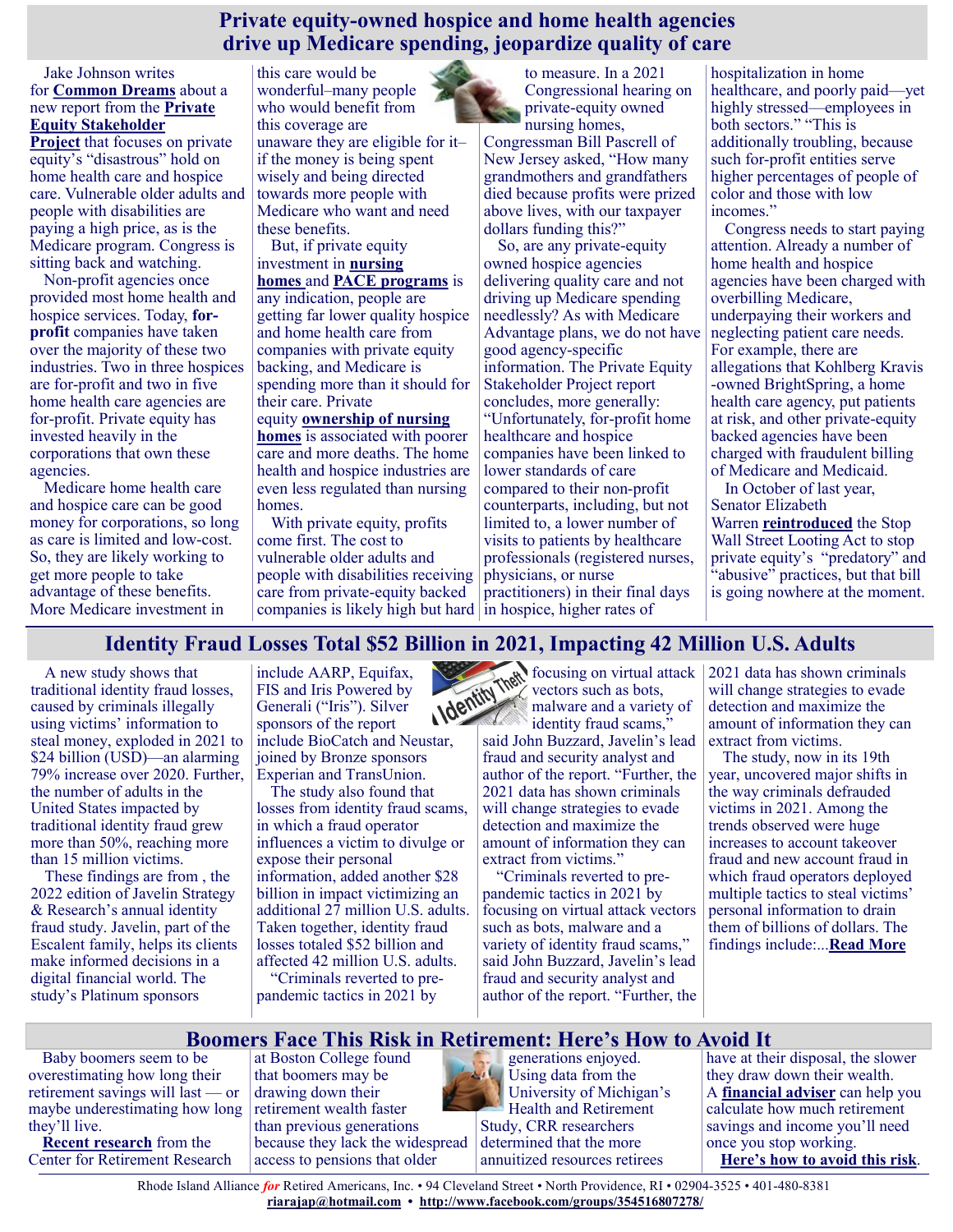# **RI ARA HealthLink Wellness News** FreathLink Wellness



# **When Is It Time for a Knee Replacement?**

**[Knee replacement surgery](https://orthoinfo.aaos.org/en/treatment/total-knee-replacement/)** is one of the most common procedures in the United States, with more than 790,000 performed each year.

Deciding the time for knee replacement needs to be determined by you and your doctor, but certain factors make it more likely, according to experts at Keck Medicine of the University of Southern California.

**Bad arthritis. "**Osteoarthritis, rheumatoid arthritis and posttraumatic **[arthritis](https://my.clevelandclinic.org/health/diseases/12061-arthritis)** affect the knee through different mechanisms, however, these different conditions are similar in that they all result in loss of cartilage, which causes pain and loss of motion," Dr. Nathanael Heckmann, orthopedic surgeon at Keck Medicine, said in a Keck news release. "When these symptoms become severe, knee replacement surgery may provide considerable symptom relief by replacing the worn-out surfaces of the knee."

- **When nonsurgical treatments such as medications, [steroid](https://health.clevelandclinic.org/when-are-steroid-shots-a-good-option-for-painful-knees-and-hips/)  [injections](https://health.clevelandclinic.org/when-are-steroid-shots-a-good-option-for-painful-knees-and-hips/) and physical therapy are no longer effective**. "As time passes, these arthritic conditions tend to progress in severity, rendering these types of treatments less and less effective," Heckmann said.
- **Your knee pain prevents you from doing normal activities or caring for yourself**. "In general, the timing of a total knee replacement is determined by the impact the



knee is having on your quality of life," said Dr. Jay Lieberman, chief of orthopedic surgery at

Keck Medicine. "If conservative treatments are not working and you have significant pain while walking, you may be a good candidate for surgery."

- **Severe knee pain.** Especially if it happens even when resting and you can't sleep.
- **Swollen knees**. Particularly if your knee is always swollen.
- **Your knee has become deformed.** If you have advanced arthritis, it can affect the way you walk, which can also lead to further problems elsewhere in your body.
- **You're of a certain age**. While knee replacements are done in people of all ages, they're most common in those

older than 60. That's because younger people's more active lifestyles may place too much strain on the artificial knee and shorten how long it lasts, and second replacement surgeries may not be as successful.

If you're thinking about knee replacement surgery, you need to know that you may have to avoid high-impact activities.

"Total knee replacement is quite successful in enabling patients to return to an active lifestyle -- patients can perform all types of recreational activities, including hiking, bicycling, skiing, surfing, tennis and golf," Lieberman said in the release. "In general, we do not limit activities but suggest that patients avoid impact activities on a consistent basis to reduce wear on the prosthesis."

# **Stroke Tied to Higher Risk for Depression and Other Mood Disorders**

Stroke survivors may have a higher risk of developing depression or another mood disorder within the first year, according to new research that compared their risk to the general public as well as people who survived a heart attack.

Past research shows depression is common after stroke, affecting nearly one-third of survivors. For the new study, researchers wanted to dig deeper and see how stroke impacts other mental disorders.

The study, published

Wednesday in the American Heart Association journal Stroke, focused on 86,111 people in Danish hospitals from 2004 to 2018 with no history of mental health disorders who had a stroke.

It found that stroke survivors had a 15% risk of developing a mood disorder, primarily depression, within the first year. This risk corresponded to an approximately 2.3-fold increased risk compared with matched individuals from the Danish

general population. Stroke survivors also had an increased risk for other

mental health problems, including substance abuse disorders and stress and anxiety disorders, as well as brain disorders such as dementia. But these conditions were less common.

"Prevention of these outcomes has obvious importance. But unfortunately, that is easier said than done," said Nils Skajaa, the study's lead author. He called for increased recognition of poststroke mental disorders and early interventions, including counseling.

"Although risks tended to be higher after severe stroke, risks were still increased in patients with mild stroke – which emphasizes a need for mental health evaluation even in patients with seemingly full physical recovery," said Skajaa, a Ph.D. student in clinical epidemiology at Aarhus University Hospital in Denmark….**[Read More](https://consumer.healthday.com/aha-news-stroke-tied-to-higher-risk-for-depression-and-other-mood-disorders-2657022979.html)**

Empyema is a health condition  $|$  empyema. that affects the space between the outermost layer of the lungs and the inner lining of the chest wall, known as the pleural space. This space exists to help the lungs expand and contract.

The pleural space naturally contains a small amount of fluid. Empyema happens when extra fluid begins to collect there. Different strains of bacteria cause fluid and **[pus](https://www.medicalnewstoday.com/articles/249182.php)** to build up in the pleural space. **[Often](https://www.atsjournals.org/doi/full/10.1513/AnnalsATS.201505-272OC)**, **[pneumonia](https://www.medicalnewstoday.com/articles/151632.php)** causes

In this article, learn about the symptoms, causes, and risk factors for empyema, as well as the treatment options.

#### **Empyema symptoms**

Symptoms of empyema may include:

- having pneumonia that does not improve
- a [fever](https://www.medicalnewstoday.com/articles/168266.php)
- chest pain
- a cough  $\blacklozenge$

# **What is empyema?**

- $\bullet$  pus in mucus
- $\triangleleft$  difficulty breathing
- ◆ a crackling sound in the chest
- ◆ decreased breathing sounds a dull sound when tapping chest

On an X-ray, a healthcare professional may be able to see the buildup of fluid in the area. Without treatment, empyema can progress through **[three](https://www.ncbi.nlm.nih.gov/books/NBK459237/)  [stagesTrusted Source](https://www.ncbi.nlm.nih.gov/books/NBK459237/)**:

- **[Symptoms](https://www.medicalnewstoday.com/articles/323578#symptoms)**
- **[Causes](https://www.medicalnewstoday.com/articles/323578#causes)**
- **[Risk factors](https://www.medicalnewstoday.com/articles/323578#risk-factors)**  $\blacklozenge$
- **[Diagnosis](https://www.medicalnewstoday.com/articles/323578#diagnosis)**  $\ddot{\bullet}$
- **[Treatment](https://www.medicalnewstoday.com/articles/323578#treatment)**  $\blacklozenge$
- **[Rare complications](https://www.medicalnewstoday.com/articles/323578#rare-complications)**  $\ddot{\bullet}$
- **[Outlook](https://www.medicalnewstoday.com/articles/323578#outlook)**  $\ddot{\bullet}$

**…..[Read More on each of the](https://www.medicalnewstoday.com/articles/323578)  [topics related to Empyema](https://www.medicalnewstoday.com/articles/323578)**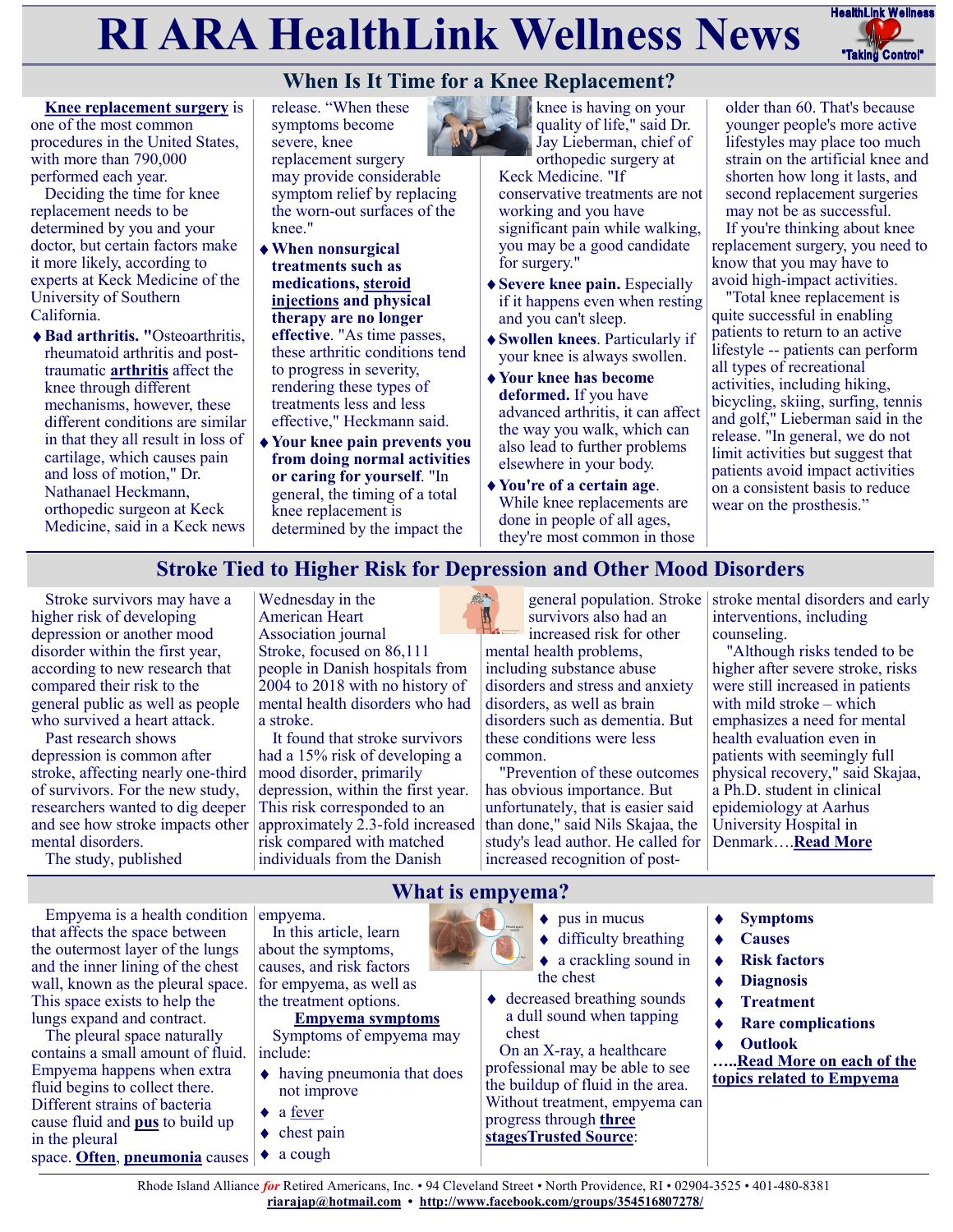## **Activities of Daily Living for Seniors**

Losing the ability to perform basic self-care skills can make it difficult and even dangerous to live alone, but it may be possible to accommodate for some losses.

Independence is a precious commodity we particularly value as we age; but when you're no longer able to do things like shop for food, prepare meals or handle medications, it can put you at risk for an accident, injury or illness.

**Activities of Daily Living Needed to Remain at Home** What are ADLs? Activities of daily living, or ADL, are the life tasks that people need to be able to perform to live safely at home and be independent. How someone can handle any or all of these basic self-care skills helps determine what level of care or support they might need.

ADLs are needed for an individual's basic functional living, and being able to perform the activities of daily living independently are key for anyone who wants to live on their own. Activities of daily living

 $\sim$   $\sim$ 

examples include:

◆ Feeding.

◆ Continence (the ability

to control bladder and bowel function).

Walking independently.

• Toileting (the ability to get to and from the bathroom and use the toilet without assistance). **Instrumental Activities**

**of Daily Living**

In addition, the instrumental activities of daily living, or IADLs, are equally important for older adults who live on their

own. These IADL skills are:

- **[Using the Telephone.](https://health.usnews.com/senior-care/caregiving/articles/activities-of-daily-living-for-seniors#telephone)**
- **[Shopping.](https://health.usnews.com/senior-care/caregiving/articles/activities-of-daily-living-for-seniors#shopping)**
- **[Preparing food.](https://health.usnews.com/senior-care/caregiving/articles/activities-of-daily-living-for-seniors#preparing)**
- **[Housekeeping.](https://health.usnews.com/senior-care/caregiving/articles/activities-of-daily-living-for-seniors#housekeeping)**
- **[Doing laundry.](https://health.usnews.com/senior-care/caregiving/articles/activities-of-daily-living-for-seniors#doing)**
- **[Using transportation.](https://health.usnews.com/senior-care/caregiving/articles/activities-of-daily-living-for-seniors#using)**
- **[Handling medications.](https://health.usnews.com/senior-care/caregiving/articles/activities-of-daily-living-for-seniors#medications)**
- **[Handling finances.](https://health.usnews.com/senior-care/caregiving/articles/activities-of-daily-living-for-seniors#finances)**

**...[Read More on each of the](https://health.usnews.com/senior-care/caregiving/articles/activities-of-daily-living-for-seniors)  [above topics](https://health.usnews.com/senior-care/caregiving/articles/activities-of-daily-living-for-seniors)**

## **Will a Little Drinking Help Your Heart? Maybe Not**

If you believe an occasional tipple is good for your heart, a new study may make you reconsider the notion.

Some previous research has suggested that **[light drinking](https://www.hopkinsmedicine.org/health/wellness-and-prevention/alcohol-and-heart-health-separating-fact-from-fiction)  [may benefit the heart](https://www.hopkinsmedicine.org/health/wellness-and-prevention/alcohol-and-heart-health-separating-fact-from-fiction)**, but this large study concluded that any amount of drinking is associated with a higher risk of heart disease, and that any supposed benefits of alcohol may actually be due to healthy lifestyle habits practiced among light and moderate drinkers.

"The findings affirm that alcohol intake should not be recommended to improve cardiovascular health; rather, that highest risk. reducing alcohol intake will likely reduce cardiovascular risk in all individuals, albeit to different extents based on one's

current level of consumption," study senior author Dr. Krishna Aragam said in a Massachusetts General Hospital news release. He's a cardiologist at the hospital and an associate scientist at MIT's Broad Institute.

In the study, the researchers analyzed data from more than 371,000 British adults who had an average of nine drinks a week.

As in previous studies, this new paper found that light to moderate drinkers had the lowest heart disease risk, followed by people who did not drink. People who drank heavily had the

However, light to moderate drinkers tended to have healthier lifestyles than those who didn't drink, including more physical

activity, more vegetables in their diet and less **[smoking](https://www.cdc.gov/tobacco/data_statistics/fact_sheets/health_effects/effects_cig_smoking/index.htm)**. Taking just a few healthy lifestyle factors into account made any benefit associated with alcohol less significant, according to the study published March 25 in the journal *[JAMA](https://jamanetwork.com/journals/jamanetworkopen/fullarticle/2790520)  [Network Open](https://jamanetwork.com/journals/jamanetworkopen/fullarticle/2790520)***.**

The researchers also conducted a genetic analysis of samples from study participants and discovered substantial differences in heart risk from drinking, with minimal increases in risk when going from zero to seven drinks per week, much higher increases when going from seven to 14 drinks per week, and especially high risk with 21 or more drinks per week Significantly, the findings

suggested a rise in heart risk

even at levels of drinking considered "low risk" by the U.S. Department of Agriculture (less than two drinks per day for men and one drink per day for women), the study authors noted.

The finding that the connection between heart risk and drinking is an exponential one rather than a linear one was supported by an additional analysis of data from more than 30,000 U.S. participants in the Mass General Brigham Biobank.

That means that reducing drinking can benefit even people who have just one alcoholic beverage per day, but the health benefits of cutting back may be more substantial in those who drink more, according to the researchers….**[Read More](https://consumer.healthday.com/b-3-25-will-a-little-drinking-help-your-heart-maybe-not-2657038880.html)**

# **Undiagnosed Heart Disease May Be Common in People With Heart Attacks Not Caused by Clots**

More than two-thirds of people | muscles that were frequently who have a type of heart attack not caused by a blood clot also may have undiagnosed heart disease, according to a small study from Scotland.

The study, published Monday in the American Heart Association journal Circulation, focused on people who had what's known as Type 2 heart attacks, which result from strain caused by an illness such as infections or fast heart rates that can lower blood pressure or oxygen in the blood. But when researchers conducted advanced heart imaging, they discovered study participants also had conditions such as narrowed arteries or weakened heart

undiagnosed. Fewer than a third of those patients were being treated for heart disease.

"This is the first evidence from a study to demonstrate underlying heart artery disease and heart weakness is common in this condition," said the study's senior author Dr. Andrew Chapman of the BHF Centre for Cardiovascular Science at the University of Edinburgh in Scotland.

In the more commonly recognized type of heart attack, called Type 1 myocardial infarction, blood supply to the heart is disrupted, usually by a blood clot, causing heart muscle in that area to die. A Type 2 myocardial infarction occurs when heart muscle is damaged from the strain of not getting enough oxygen

through impaired blood supply. In recent years, highly

sensitive blood tests that detect levels of troponin, a protein released into the blood when heart muscle is damaged, have made it easier to quickly diagnose heart attacks. Up to half of all people with elevated troponin levels are believed to have experienced Type 2 heart attacks. Yet less than one-third of these patients are managed by cardiologists and fewer than 20% are examined for underlying cardiovascular disease, according images….**[Read More](https://consumer.healthday.com/aha-news-undiagnosed-heart-disease-may-be-common-in-people-with-heart-attacks-not-caused-by-clots-2657050761.html)**

to a 2020 study published in Circulation: Cardiovascular Quality and Outcomes.

The new study included 93 people, averaging 66 years old, who had been diagnosed with a Type 2 heart attack. Advanced heart imaging tests showed 68% had signs of coronary artery disease – a buildup of plaque in the arteries. Among them, 3 in 5 had been undiagnosed. And 34% of the full group had left ventricular systolic dysfunction, a weakening of the heart muscle that can lead to heart failure or sudden death. This condition had been undiagnosed in 84% of the patients who had it. Only 10 patients had normal heart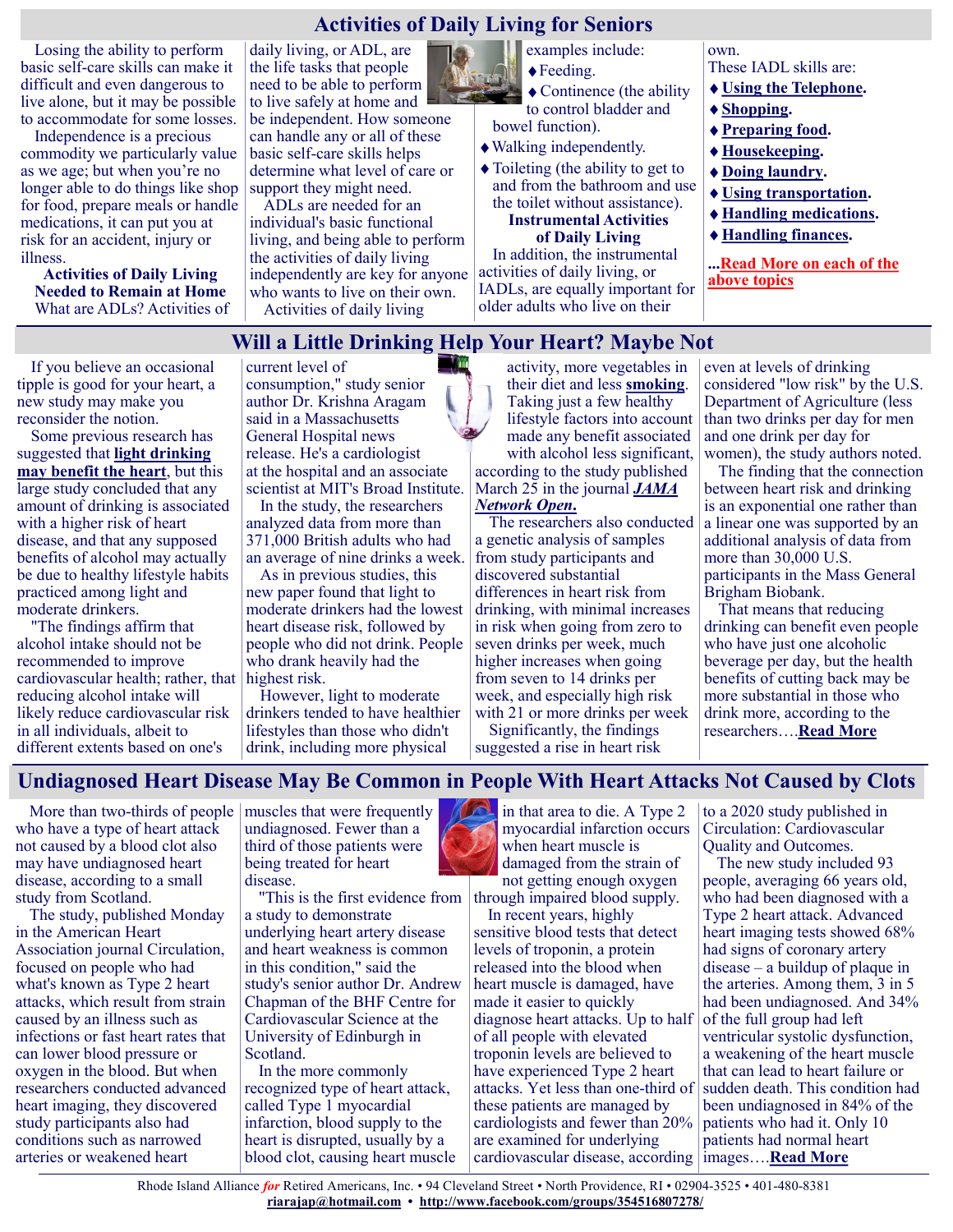#### **Too Few People With Opioid Disorder Receive Best Treatments**

opioids.

Even though medication is considered the most effective therapy for opioid addiction, many Americans who need it don't receive it, a new study finds.

"Evidence supporting the effectiveness of medication for opioid use disorder — such as methadone, buprenorphine or naltrexone — is unequivocal, but most people who needed [opioid addiction] treatment in the U.S. did not receive this gold standard treatment," said study lead author Pia Mauro. She is an assistant professor of epidemiology at Columbia University Mailman School of Public Health, in New York City.

The United States is in the midst of an **[opioid crisis](https://nida.nih.gov/drug-topics/opioids/opioid-overdose-crisis)**, with scores of Americans dependent on narcotic pain relievers, including heroin and synthetic

For the study, Mauro's team analyzed 2019 national survey data on teens and adults who could benefit from medication for **[opioid addiction](https://familydoctor.org/condition/opioid-addiction/)**. All met criteria for a past-year opioid addiction, reported past-year medication for opioid addiction or received past-year specialty

treatment for opioid use. People who were

institutionalized and homeless people who weren't in shelters weren't included in the study.

The analysis showed that only 28% of teens and adults with opioid addiction received medication, 15% received services without medication, and 57% received no treatment.

Youth aged 12 to 17 did not receive medication in the past year, and only 13% of adults 50 and older received medication.



likelihood of receiving medication compared to no treatment was lower for those 50 and older than for those aged 18 to 25.

Race made a difference, too. Nearly one-third of white individuals received medication, compared with about 20% of Black and multiracial people, and 15% of Hispanics. On the other hand, similar percentages of each racial and ethnic group received non-medication services.

Rates of treatment with medication were lower among women, more likely among adults with at least some college education, and less likely in small cities than in large cities, the findings showed.

The study was published online March 23 in *[JAMA](https://jamanetwork.com/journals/jamanetworkopen/fullarticle/2790432?resultClick=3)  [Network Open](https://jamanetwork.com/journals/jamanetworkopen/fullarticle/2790432?resultClick=3)*.

"Our nationally representative research revealed critical gaps in treatment engagement and use of **[medication for opioid use](https://www.samhsa.gov/medication-assisted-treatment/medications-counseling-related-conditions#opioid-dependency-medications)  [disorder](https://www.samhsa.gov/medication-assisted-treatment/medications-counseling-related-conditions#opioid-dependency-medications)**. Increased efforts to address barriers to care are critically needed," Mauro said in a school news release. Since 2020, Medicaid has

been required to cover all three U.S. Food and Drug Administration-approved medications for opioid addiction.

Policies that expand Medicaid coverage for these medications could potentially increase access to effective treatment in the publicly insured population, said study co-author Hillary Samples, an assistant professor at Rutgers School of Public Health in New Jersey.

#### **5 Barriers to Eating a Heart-Healthy Diet That Have Nothing to Do With Willpower**

(American Heart Association News)

The major ingredients of a heart- and brain-healthy diet are fairly well-established: fruits and vegetables, whole grains, beans, nuts, fish and low-fat dairy. Research shows people who stick to this eating pattern are less likely to get sick and more likely to live longer free of chronic disease.

So why isn't everyone eating this way?

Making lifestyle changes can be difficult, even when we know

the COVID-19 pandemic, but delayed or missed diagnoses may have contributed to the

"A delayed or missed TB

"Delayed or missed tuberculosis disease diagnoses are threatening the health of people with TB disease and the communities where they live," said Dr. Philip LoBue, director of the division of tuberculosis elimination at the U.S. Centers for Disease Control and

decline.

Prevention.

we should. But often, it's not just about willpower. Research shows a slate of intertwined barriers, some obvious and some more under the surface, that can severely impact access to healthy choices and contribute to health disparities.

They are "part of a really big picture related to our food environment," said Penny Kris-Etherton, a professor of nutritional sciences at the Pennsylvania State University



College of Health and Human Development in University Park. "It's such a complicated

problem." In a scientific statement last year giving dietary guidance for cardiovascular health, the American Heart Association outlined five issues that make it harder to adhere to healthy eating patterns: targeted food marketing, structural racism, neighborhood segregation, unhealthy built environments

and food insecurity, also known

as nutrition insecurity. "This is affecting quality of life and life expectancy," said Kris-Etherton, one of the report's co-authors. She also coled a 2020 paper published in the Journal of the American Heart Association about the barriers that contribute to disparities in diet-related cardiovascular disease. "Somehow, we have to make healthier foods readily available to underserved people."...**[Read](https://consumer.healthday.com/aha-news-5-barriers-to-eating-a-heart-healthy-diet-that-have-nothing-to-do-with-willpower-2657037833.html)  [More](https://consumer.healthday.com/aha-news-5-barriers-to-eating-a-heart-healthy-diet-that-have-nothing-to-do-with-willpower-2657037833.html)**

Reported cases of tuberculosis (TB) dropped significantly across the United States during diagnosis leads to TB disease progression and can result in

hospitalization or death — and the risk of transmitting TB to others," LoBue explained in a CDC news release.

According to **[preliminary](https://www.cdc.gov/nchhstp/newsroom/2022/world-tb-day-2022.html)  [data](https://www.cdc.gov/nchhstp/newsroom/2022/world-tb-day-2022.html)** published March 24 by the CDC, reported TB cases plunged 20% in 2020 and stayed diagnoses. The pandemic also 13% lower in 2021 than before the pandemic. Pre-pandemic, TB cases typically fell between 1% and 2% a year, the CDC said.

The report offered several possible reasons for the larger



**TB Cases Declined in U.S. During Pandemic**

declines in 2020 and 2021.

For one, COVID-19 prevention measures such as mask use and social distancing may have helped reduce the spread of TB.

And widespread disruptions to health care during the pandemic may have delayed TB put significant strain on public health services, including TB prevention and control services.

In addition, similarities in COVID-19 and TB symptoms may have resulted in missed TB diagnoses.

[TB](https://www.cdc.gov/tb/publications/faqs/tb-qa.htm#what-is-tb) is caused by a bacteria that usually attacks [the lung,](https://www.lung.org/lung-health-diseases/lung-disease-lookup/tuberculosis/learn-about-tuberculosis) but TB germs can attack any part of the body, including the kidney, spine or brain, according to the CDC.

Case reports show that some people eventually diagnosed with TB were evaluated for COVID-19 — but not tested for TB — during multiple health care visits. As a result, some TB may have been missed or gone undiagnosed until it was more advanced...**[Read More](https://consumer.healthday.com/b-3-25-tb-cases-declined-in-u-s-during-pandemic-2657027706.html)**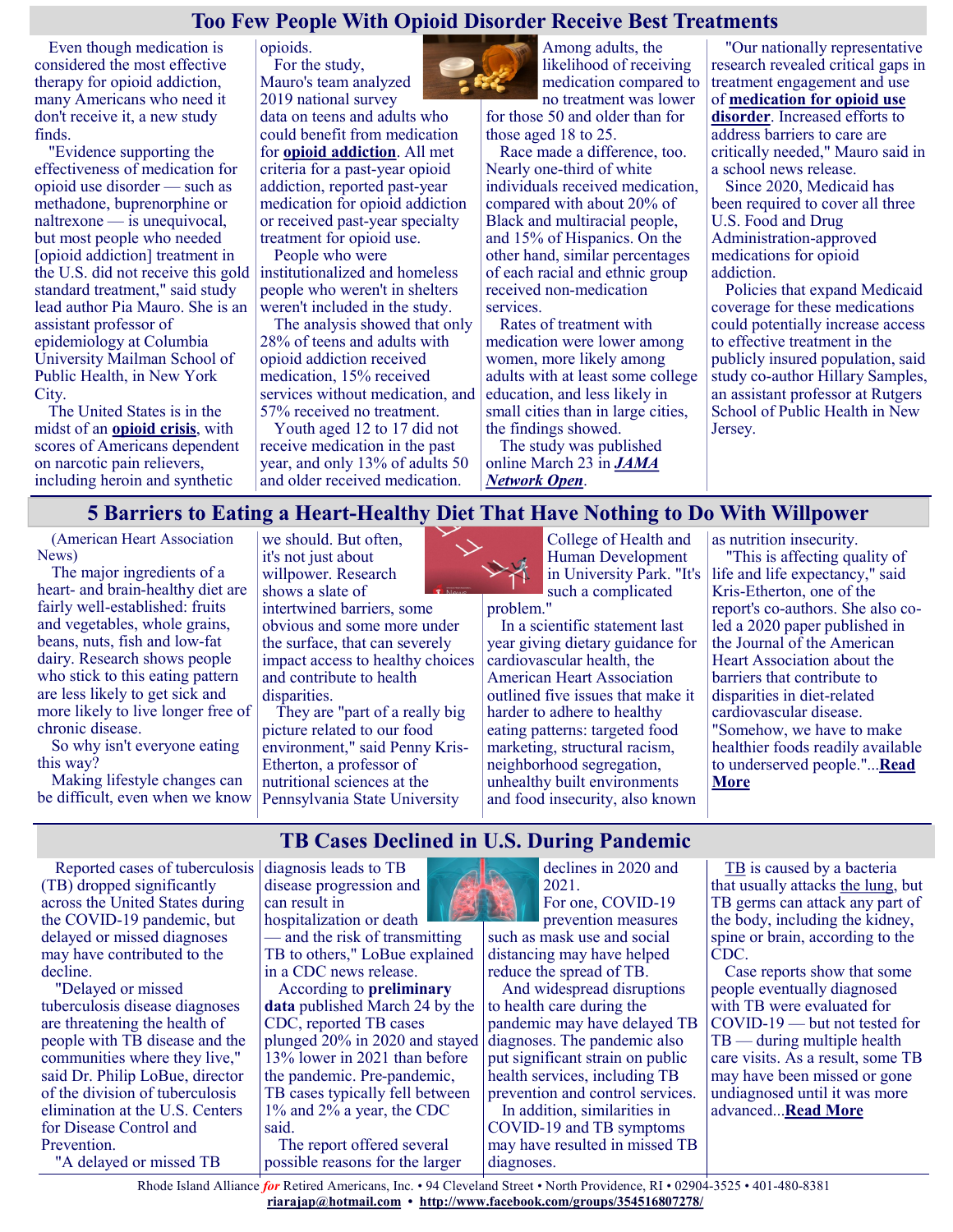#### **Black Patients Less Happy With Care After Knee, Hip Replacement**

Recovering from **[hip or knee](https://orthoinfo.aaos.org/en/treatment/total-joint-replacement/)  [replacement surgery](https://orthoinfo.aaos.org/en/treatment/total-joint-replacement/)** can be tough for anyone, but a new study from one hospital showed that Black patients were less likely than white patients to be satisfied with their care after the procedure.

Researchers reviewed survey responses from more than 2,500 people who underwent hip replacement and more than 2,100 people who had knee replacement at the Hospital for Special Surgery (HHS) in New York City between July 2010 and February 2012.

"Our aim was to determine whether overall patient assessment scores differed by race or socioeconomic status," said senior investigator Dr. Susan Goodman, a rheumatologist at HSS.

In both groups, Black patients were more likely than whites to say they were "not completely satisfied" with their care after surgery, but there was no difference between Black and white patients in satisfaction with the outcome of their surgery.

A patient's primary health insurance coverage was not associated with satisfaction in any of the patient groups, according to the study, presented Tuesday at the American



Academy of Orthopaedic Surgeons annual meeting, in Chicago. Such research is considered

preliminary until published in a peer-reviewed journal.

"The study is important because we know that Black patients generally wait longer to seek treatment, presenting with worse **[pain](https://my.clevelandclinic.org/health/symptoms/17752-joint-pain)** and function prior to surgery, and we are trying to sort out the barriers to seeking timely care," said study co-author Dr. Mark Figgie, chief emeritus of HSS' Surgical Arthritis Service.

"Patient outcome measures indicate that although Black patients achieve significant

improvement after surgery, it does not reach the same level as those who seek timely treatment," Figgie noted in an HHS news release.

"Confidence in the health care system may contribute to the delay in seeking care, and this is something we need to address," he added.

"More research is needed to investigate other factors, such as perceived staff courtesy and baseline pain and function, to understand why **[disparities](https://hipknee.aahks.org/racial-and-ethnic-disparities-in-hip-and-knee-arthroplasty/)** exist so we can achieve a high level of patient satisfaction for everyone," Goodman said in the release.

#### **Blood Sugar, Cholesterol Issues in 30s Could Raise Alzheimer's Risk**

Your 30s can be a magical time filled with career strides, vacations you can actually afford, love, marriage and even a growing family of your own.

It's likely not the decade where you begin to fret about your risk for developing Alzheimer's disease in the future. But maybe it should be.

This is the main takeaway from new research based on data from the multigenerational **[Framingham](https://www.nhlbi.nih.gov/science/framingham-heart-study-fhs)  [Heart Study.](https://www.nhlbi.nih.gov/science/framingham-heart-study-fhs)**

Investigators found that folks who developed **[Alzheimer's](https://www.alz.org/alzheimers-dementia/what-is-alzheimers)  [disease](https://www.alz.org/alzheimers-dementia/what-is-alzheimers)** later in life were more likely to have had lower levels of high density (HDL) or "good" cholesterol and higher levels of

dangerous blood fats called triglycerides as early as age 35 compared with folks who didn't go on to develop dementia.

"High cholesterol and blood sugar and diabetes and heart disease are pretty wellestablished as risk factors for Alzheimer's disease, but most of the research linking the conditions has been done in people who are much older," said study author Lindsay Farrer, chief of biomedical genetics at Boston University School of Medicine.

It turns out these patterns are detectable much earlier in life. "This has never been observed before," he said.

The findings suggest that folks should start taking control of their health and lifestyle sooner, Farrer said.

This means scheduling annual well visits in your 30s. During these visits, your doctor will check cholesterol and blood sugar levels, and the results could give you a head's up that it's time to start prioritizing your health.

"Making changes, including getting more exercise and eating a healthier diet, may help lower your risk for Alzheimer's disease," Farrer said.

"We know that there are other risks for Alzheimer's disease, particularly genetic factors, that you can't modify, and this makes

those that you can even more important," he added. The researchers looked at data on close to 5,000 people who underwent thorough exams about every four years for most of their lives, including during three specific age periods: 35- 50, 51-60 and 61-70.

During these visits, researchers assessed cholesterol, triglycerides, blood sugar, blood pressure, smoking and body mass index (BMI). Participants were followed for 38 years, on average, to see who showed signs of cognitive, or mental, decline….**[Read More](https://consumer.healthday.com/3-23-blood-sugar-cholesterol-issues-in-30s-could-raise-alzheimer-s-risk-2657001871.html)**

# **Mental Decline Can Follow a Heart Attack**

As if recovering from a heart attack wasn't hard enough, new research shows many patients may suffer severe **[thinking](https://my.clevelandclinic.org/health/diseases/17990-mild-cognitive-impairment)  [declines.](https://my.clevelandclinic.org/health/diseases/17990-mild-cognitive-impairment)**

Researchers in Poland found that in the six months after a **[heart attack](https://www.cdc.gov/heartdisease/heart_attack.htm#:~:text=A%20heart%20attack%2C%20also%20called,main%20cause%20of%20heart%20attack.)**, 50% of patients experienced some decline in thinking, memory and ability to perform basic tasks.

"Assessment of cognitive status isn't a routine clinical practice among cardiology patients, so our knowledge of it is largely unknown," explained lead researcher Dr. Dominika Kasprzak, a cardiologist at the J. Strus Hospital in Poznan. "We

have a lot of unanswered questions, so further study is necessary to investigate these problems."

Still, there is a high prevalence of thinking dysfunction in patients following a heart attack, she said.

"These disturbances can be both temporary and permanent. There is a group of patients who will develop deficits only after longer observation. We should be aware of these cognitive deficits and monitor patients after heart attack regularly, but also in terms of their cognitive



status," Kasprzak said. "If we detect changes in **Cognitive functioning** early, we are able to

implement appropriate management, and we have time to refer them to other specialists, such as psychologists or neurologists," she added.

For the study, Kasprzak and her colleagues tested the thinking abilities of 220 heart attack patients a few days after their heart attack and again six months later. Their average age was 60.

About 50% of patients had normal cognitive functioning when tested both times, but the other 50% had some thinking impairments. About 35% to 40% of patients showed impairment in the days after their heart attack, and 27% to 33% showed impairment six months later, the researchers found.

For about 50% of the patients who suffered thinking impairment, their problems were temporary, but for the other half, they were permanent. About 1 in 9 patients who had normal cognitive functioning after their heart attack showed cognitive decline six months later, the researchers noted….**[Read More](https://consumer.healthday.com/3-25-mental-decline-can-follow-a-heart-attack-2657015690.html)**